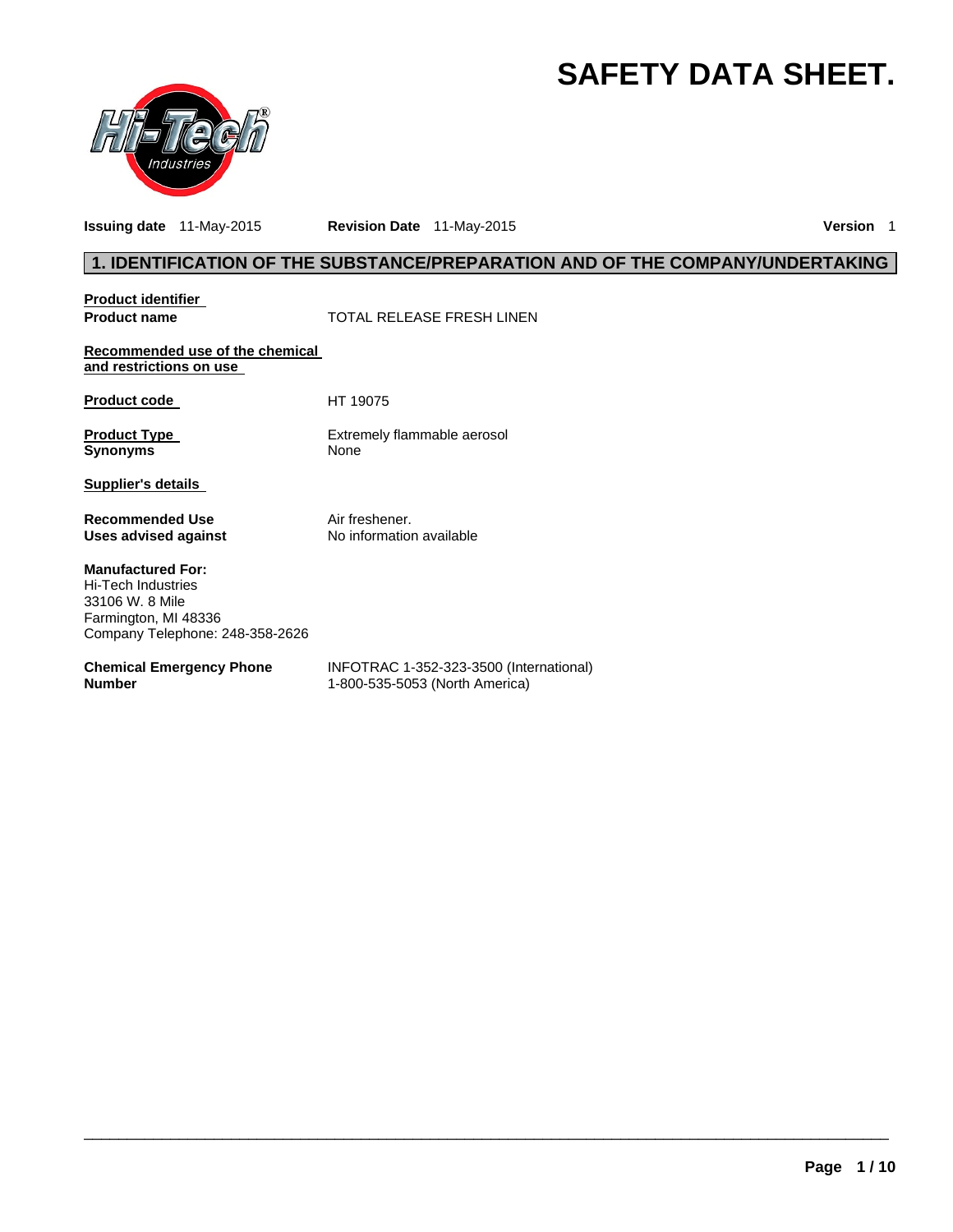#### $\Box$ **2. HAZARDS IDENTIFICATION**

#### **Classification**

| Skin corrosion/irritation                        | Category 2     |
|--------------------------------------------------|----------------|
| Serious eye damage/eye irritation                | Category 2A    |
| Specific target organ toxicity (single exposure) | Category 3     |
| Flammable aerosols                               | Category 1     |
| Gases under pressure                             | Compressed Gas |

#### **GHS Label elements, including precautionary statements**

#### **Emergency Overview**

## **DANGER**

**Hazard Statements**  Causes skin irritation Causes serious eye irritation May cause drowsiness or dizziness Extremely flammable aerosol Contains gas under pressure; may explode if heated



**Appearance** Clear **Physical state** Aerosol **Odor** Solvent

#### **Precautionary Statements - Prevention**

Wash face, hands and any exposed skin thoroughly after handling Wear protective gloves/protective clothing/eye protection/face protection Avoid breathing dust/fume/gas/mist/vapors/spray Use only outdoors or in a well-ventilated area Keep away from heat/sparks/open flames/hot surfaces. — No smoking Do not spray on an open flame or other ignition source Pressurized container: Do not pierce or burn, even after use

#### **Precautionary Statements - Response**

Specific treatment (see first aid on this label) IF IN EYES: Rinse cautiously with water for several minutes. Remove contact lenses, if present and easy to do. Continue rinsing. If eye irritation persists: Get medical advice/attention IF ON SKIN: Wash with plenty of soap and water. Take off contaminated clothing and wash before reuse If skin irritation occurs: Get medical advice/attention IF INHALED: Remove person to fresh air and keep comfortable for breathing. Call a POISON CENTER or doctor/physician if you feel unwell

 $\Box$ 

#### **Precautionary Statements - Storage**

Store in a well-ventilated place. Keep container tightly closed Store locked up Protect from sunlight. Do not expose to temperatures exceeding 50 °C/122 °F

#### **Precautionary Statements - Disposal**

Dispose of contents/container to an approved waste disposal plant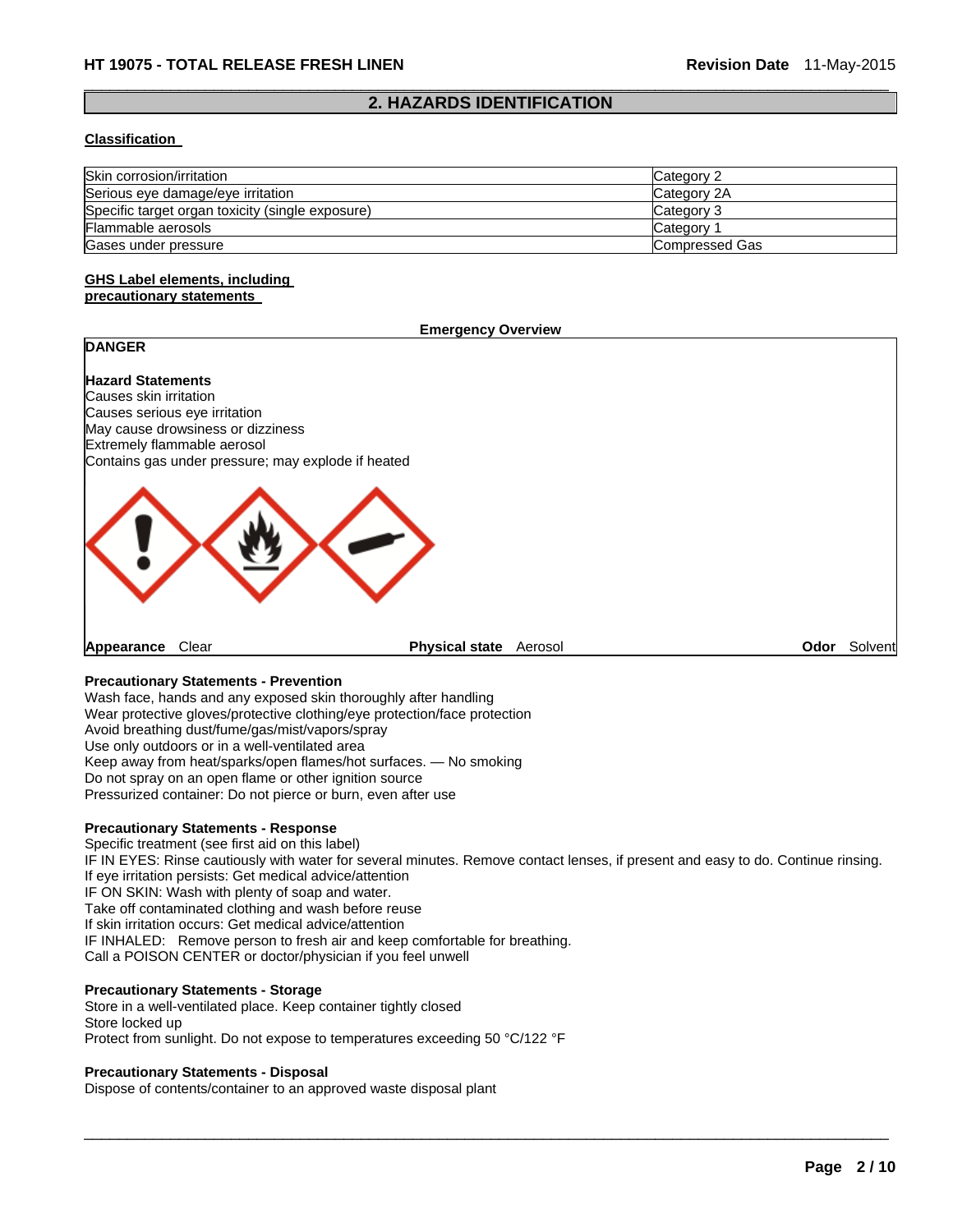#### **Hazards not otherwise classified (HNOC)**

None

#### **Other information**

3.9E-06% of the mixture consists of ingredient(s) of unknown toxicity

### **3. COMPOSITION/INFORMATION ON INGREDIENTS**

 $\Box$ 

| <b>Chemical Name</b>       | <b>CAS-No</b> | Weight %* |
|----------------------------|---------------|-----------|
| <b>ACETONE</b>             | 67-64-1       | 70-80     |
| PROPANE/ISOBUTANE/N-BUTANE | 68476-86-8    | 10-20     |
| PROPYLENE GLYCOL           | 57-55-6       | $1 - 10$  |

\*The exact percentage (concentration) of composition has been withheld as a trade secret.

### **4. FIRST AID MEASURES**

#### **First aid measures for different exposure routes**

| Eye contact                                                                          | Rinse immediately with plenty of water, also under the eyelids, for at least 15 minutes. Keep<br>eye wide open while rinsing. If symptoms persist, call a physician.                              |  |
|--------------------------------------------------------------------------------------|---------------------------------------------------------------------------------------------------------------------------------------------------------------------------------------------------|--|
| <b>Skin contact</b>                                                                  | Wash off immediately with soap and plenty of water while removing all contaminated<br>clothes and shoes. If skin irritation persists, call a physician.                                           |  |
| <b>Inhalation</b>                                                                    | Move to fresh air. If breathing is difficult, give oxygen. Artificial respiration and/or oxygen<br>may be necessary. If breathing has stopped, contact emergency medical services<br>immediately. |  |
| Ingestion                                                                            | Rinse mouth. Do NOT induce vomiting. Never give anything by mouth to an unconscious<br>person. Drink plenty of water. Call a physician or Poison Control Center immediately.                      |  |
| Most important symptoms/effects, acute and delayed                                   |                                                                                                                                                                                                   |  |
| <b>Main Symptoms</b>                                                                 | Causes skin irritation. Causes eye irritation. May cause respiratory irritation. May be harmful<br>if swallowed.                                                                                  |  |
| Indication of immediate medical attention and special treatment needed, if necessary |                                                                                                                                                                                                   |  |
| Notes to physician                                                                   | Treat symptomatically.                                                                                                                                                                            |  |

### **5. FIRE-FIGHTING MEASURES**

#### **Suitable Extinguishing Media**

Water fog.Dry chemical. Carbon dioxide (CO2). Cool containers/tanks with water spray.

**Unsuitable Extinguishing Media** Keep away from heat and sources of ignition. Do not smoke. Cool containers / tanks with water spray.

### **Specific hazards arising from the chemical**

Extremely flammable. Risk of ignition. In the event of fire and/or explosion do not breathe fumes. In the event of fire, cool tanks with water spray.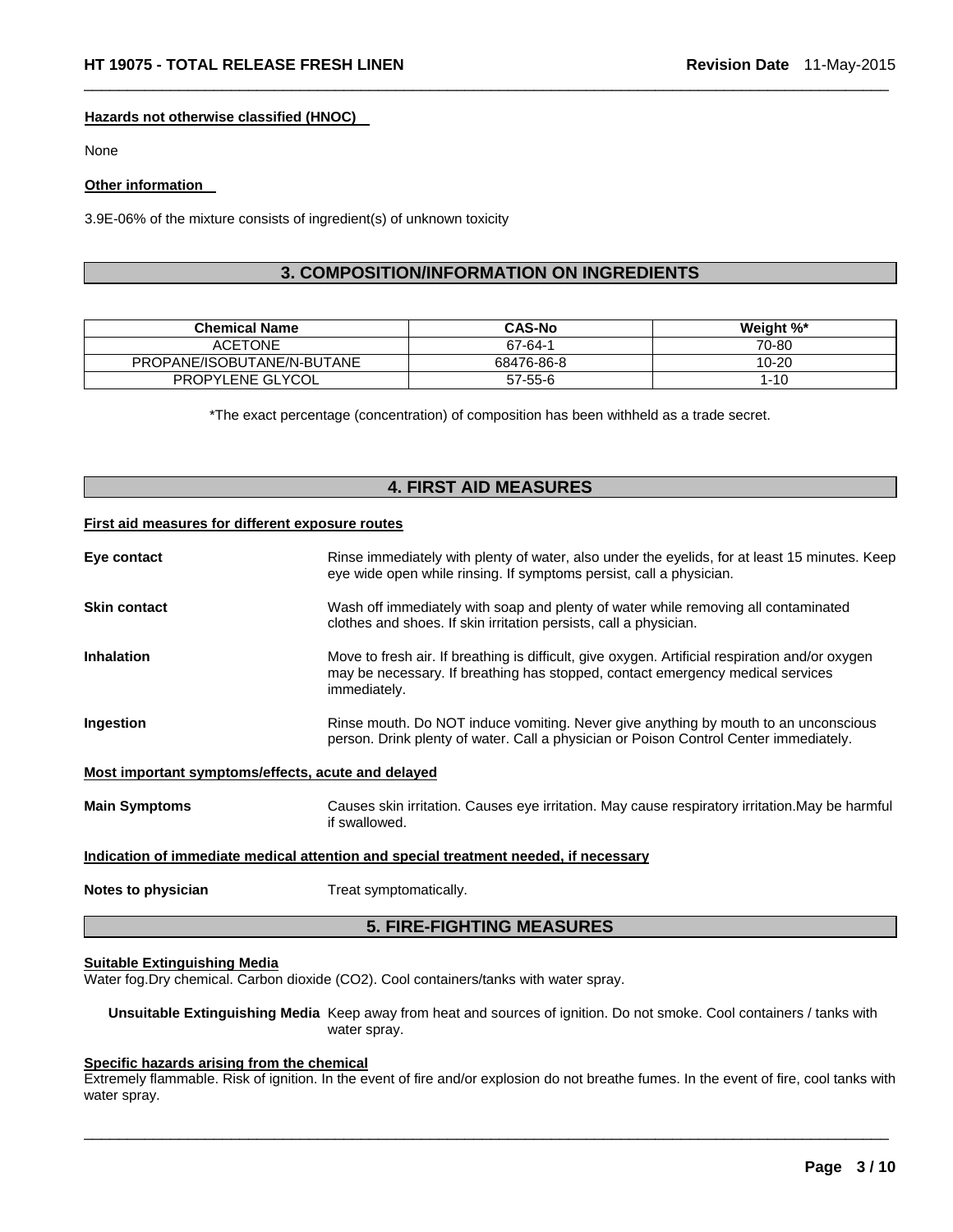### **Explosion Data**

**Sensitivity to Mechanical Impact** none. **Sensitivity to Static Discharge** Yes.

#### **Protective Equipment and Precautions for Firefighters**

As in any fire, wear self-contained breathing apparatus pressure-demand, MSHA/NIOSH (approved or equivalent) and full protective gear.

 $\Box$ 

|                                                              | <b>6. ACCIDENTAL RELEASE MEASURES</b>                                                                                                                                                                                                                                                                                                |
|--------------------------------------------------------------|--------------------------------------------------------------------------------------------------------------------------------------------------------------------------------------------------------------------------------------------------------------------------------------------------------------------------------------|
|                                                              | Personal precautions, protective equipment and emergency procedures                                                                                                                                                                                                                                                                  |
| <b>Personal precautions</b>                                  | Avoid contact with eyes, skin, and clothing. Avoid breathing vapors or mists. . Use with<br>adequate ventilation. Keep container away from heat, flames, and all other sources of<br>ignition. Do not get in eyes, on skin, or on clothing. Do not taste or swallow. Wash<br>thoroughly after handling. Ensure adequate ventilation. |
| <b>Environmental precautions</b>                             |                                                                                                                                                                                                                                                                                                                                      |
| <b>Environmental precautions</b>                             | Beware of vapors accumulating to form explosive concentrations. Vapors can accumulate<br>in low areas. Prevent further leakage or spillage if safe to do so. Do not allow material to<br>contaminate ground water system. Prevent product from entering drains.                                                                      |
| Methods and materials for containment and cleaning up        |                                                                                                                                                                                                                                                                                                                                      |
| <b>Methods for Containment</b>                               | Absorb or cover with dry earth, sand or other non-combustible material and transfer to<br>containers. Prevent further leakage or spillage if safe to do so.                                                                                                                                                                          |
| Methods for cleaning up                                      | Pick up and transfer to properly labeled containers. Soak up with inert absorbent material.<br>Clean contaminated surface thoroughly. After cleaning, flush away traces with water. Take<br>precautionary measures against static discharges.                                                                                        |
|                                                              | 7. HANDLING AND STORAGE                                                                                                                                                                                                                                                                                                              |
| <b>Precautions for safe handling</b>                         |                                                                                                                                                                                                                                                                                                                                      |
| Advice on safe handling                                      | Avoid contact with eyes. Avoid breathing vapors or mists. Contents under pressure. Do not<br>puncture or incinerate cans. Do not stick pin or any other sharp object into opening on top<br>of can.                                                                                                                                  |
| Conditions for safe storage, including any incompatibilities |                                                                                                                                                                                                                                                                                                                                      |
| <b>Technical measures/Storage</b><br>conditions              | Keep container tightly closed in a dry and well-ventilated place. Keep away from open<br>flames, hot surfaces and sources of ignition. Keep out of the reach of children. Keep in<br>properly labeled containers. Store locked up.                                                                                                   |
| Incompatible products                                        | Strong acids, alkalis, or oxidizing agents.                                                                                                                                                                                                                                                                                          |
| <b>Aerosol Level</b>                                         | 3                                                                                                                                                                                                                                                                                                                                    |
|                                                              | 8. EXPOSURE CONTROLS/PERSONAL PROTECTION                                                                                                                                                                                                                                                                                             |
| <b>Control parameters</b>                                    |                                                                                                                                                                                                                                                                                                                                      |
| Exposure Guidelines                                          |                                                                                                                                                                                                                                                                                                                                      |

| =^~~~~~~~~~~~~~~     |            |         |                   |
|----------------------|------------|---------|-------------------|
| <b>Chemical Name</b> | JGIH<br>л. | лена ре | <b>NIOSH IDLI</b> |
|                      |            |         |                   |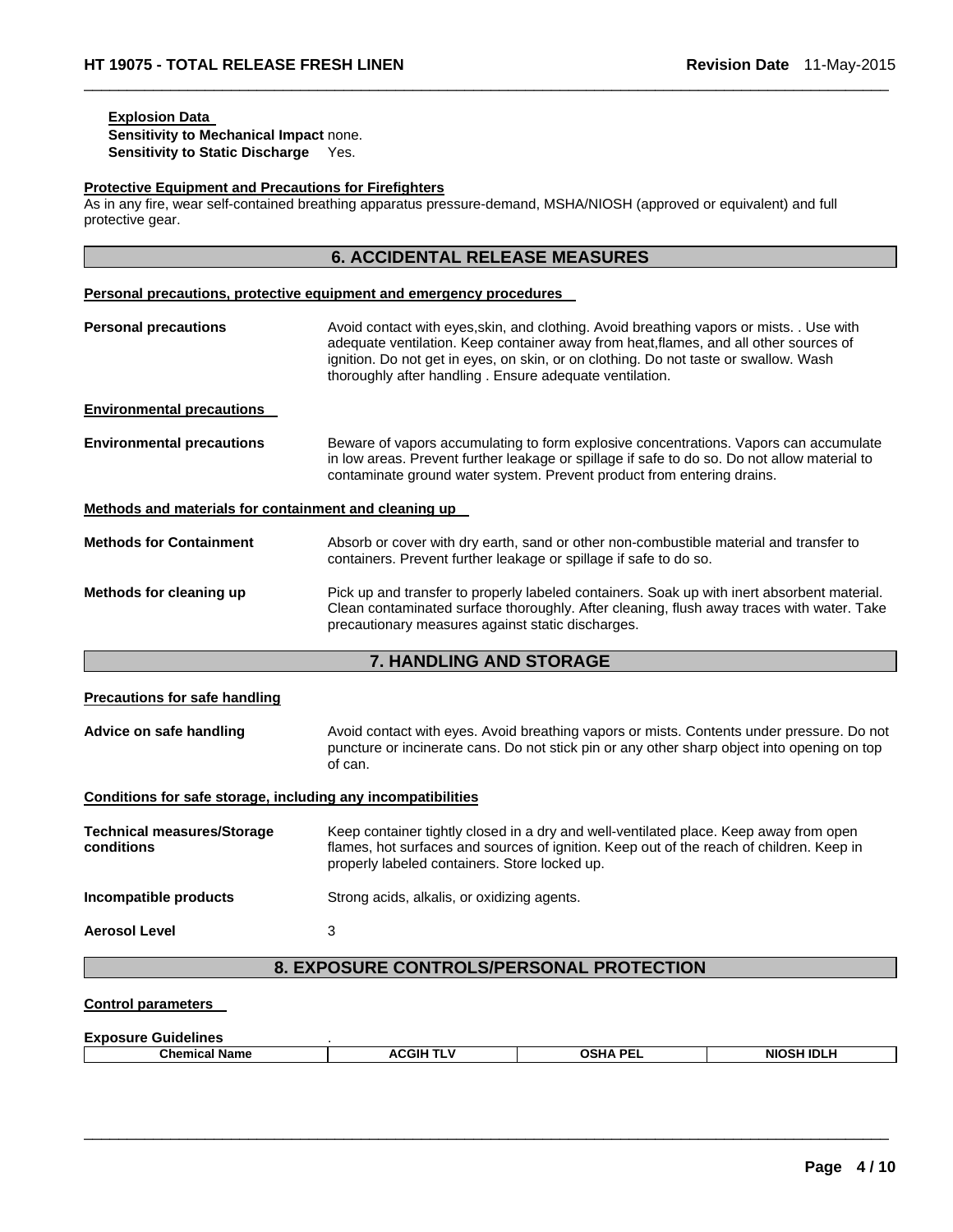### **HT 19075 - TOTAL RELEASE FRESH LINEN Revision Date** 11-May-2015

| <b>ACETONE</b>             | STEL: 750 ppm            | TWA: 1000 ppm                           | IDLH: 2500 ppm              |
|----------------------------|--------------------------|-----------------------------------------|-----------------------------|
| 67-64-1                    | <b>TWA: 500 ppm</b>      | TWA: 2400 mg/m <sup>3</sup>             | TWA: 250 ppm                |
|                            |                          | (vacated) TWA: 750 ppm                  | TWA: 590 mg/m <sup>3</sup>  |
|                            |                          | (vacated) TWA: 1800 mg/m <sup>3</sup>   |                             |
|                            |                          | (vacated) STEL: 2400 mg/m <sup>3</sup>  |                             |
|                            |                          | The acetone STEL does not apply         |                             |
|                            |                          | to the cellulose acetate fiber          |                             |
|                            |                          | industry. It is in effect for all other |                             |
|                            |                          | sectors                                 |                             |
|                            |                          | (vacated) STEL: 1000 ppm                |                             |
| PROPANE/ISOBUTANE/N-BUTANE | 74-98-6: TWA: 1000 ppm   | 74-98-6: TWA: 1000 ppm                  | 74-98-6:IDLH: 2100 ppm      |
| 68476-86-8                 | 106-97-8: STEL: 1000 ppm | TWA: 1800 mg/m <sup>3</sup>             | TWA: 1000 ppm               |
|                            | 75-28-5: STEL: 1000 ppm  | (vacated) TWA: 1000 ppm                 | TWA: $1800 \text{ mg/m}^3$  |
|                            |                          | (vacated) TWA: $1800 \text{ mg/m}^3$    | 106-97-8: TWA: 800 ppm      |
|                            |                          | 106-97-8: (vacated) TWA: 800            | TWA: 1900 mg/m <sup>3</sup> |
|                            |                          | ppm                                     | 75-28-5: TWA: 800 ppm       |
|                            |                          | (vacated) TWA: 1900 mg/m <sup>3</sup>   | TWA: 1900 mg/m $3$          |
|                            |                          |                                         |                             |

*ACGIH: (American Conference of Governmental Industrial Hygienists) OSHA: (Occupational Safety & Health Administration) NIOSH IDLH: Immediately Dangerous to Life or Health* 

**Other Exposure Guidelines** Vacated limits revoked by the Court of Appeals decision in AFL-CIO v. OSHA, 965 F.2d 962 (11th Cir., 1992).

#### **Exposure controls**

| <b>Engineering Measures</b> | Showers              |  |
|-----------------------------|----------------------|--|
|                             | Eyewash stations     |  |
|                             | Ventilation systems. |  |

#### **Individual protection measures, such as personal protective equipment**

| Safety glasses with side-shields.                                                                                                                                                                                                                                                                                                 |
|-----------------------------------------------------------------------------------------------------------------------------------------------------------------------------------------------------------------------------------------------------------------------------------------------------------------------------------|
| Chemical resistant apron. Protective gloves.                                                                                                                                                                                                                                                                                      |
| If exposure limits are exceeded or irritation is experienced, NIOSH/MSHA approved<br>respiratory protection should be worn.  Positive-pressure supplied air respirators may be<br>required for high airborne contaminant concentrations. Respiratory protection must be<br>provided in accordance with current local regulations. |
| Handle in accordance with good industrial hygiene and safety practice.                                                                                                                                                                                                                                                            |
|                                                                                                                                                                                                                                                                                                                                   |

## **9. PHYSICAL AND CHEMICAL PROPERTIES**

 $\Box$ 

#### **Physical and chemical properties**

| <b>Physical state</b><br>Appearance<br>Color                                                                    | Aerosol<br>Clear<br>clear                                                                  | Odor<br><b>Odor Threshold</b> | Solvent<br>No information available |
|-----------------------------------------------------------------------------------------------------------------|--------------------------------------------------------------------------------------------|-------------------------------|-------------------------------------|
| <b>Property</b><br>рH<br>Melting/freezing point<br>Boiling point/boiling range                                  | Values<br>No information available<br>No information available<br>No information available | • Methods<br><b>Remarks</b>   |                                     |
| <b>Flash Point</b><br><b>Evaporation rate</b><br>Flammability (solid, gas)<br><b>Flammability Limits in Air</b> | $-97$ °C / $-142$ °F<br>No information available<br>No information available               | Based on propellant           |                                     |
| upper flammability limit<br>lower flammability limit                                                            | No information available<br>No information available                                       |                               |                                     |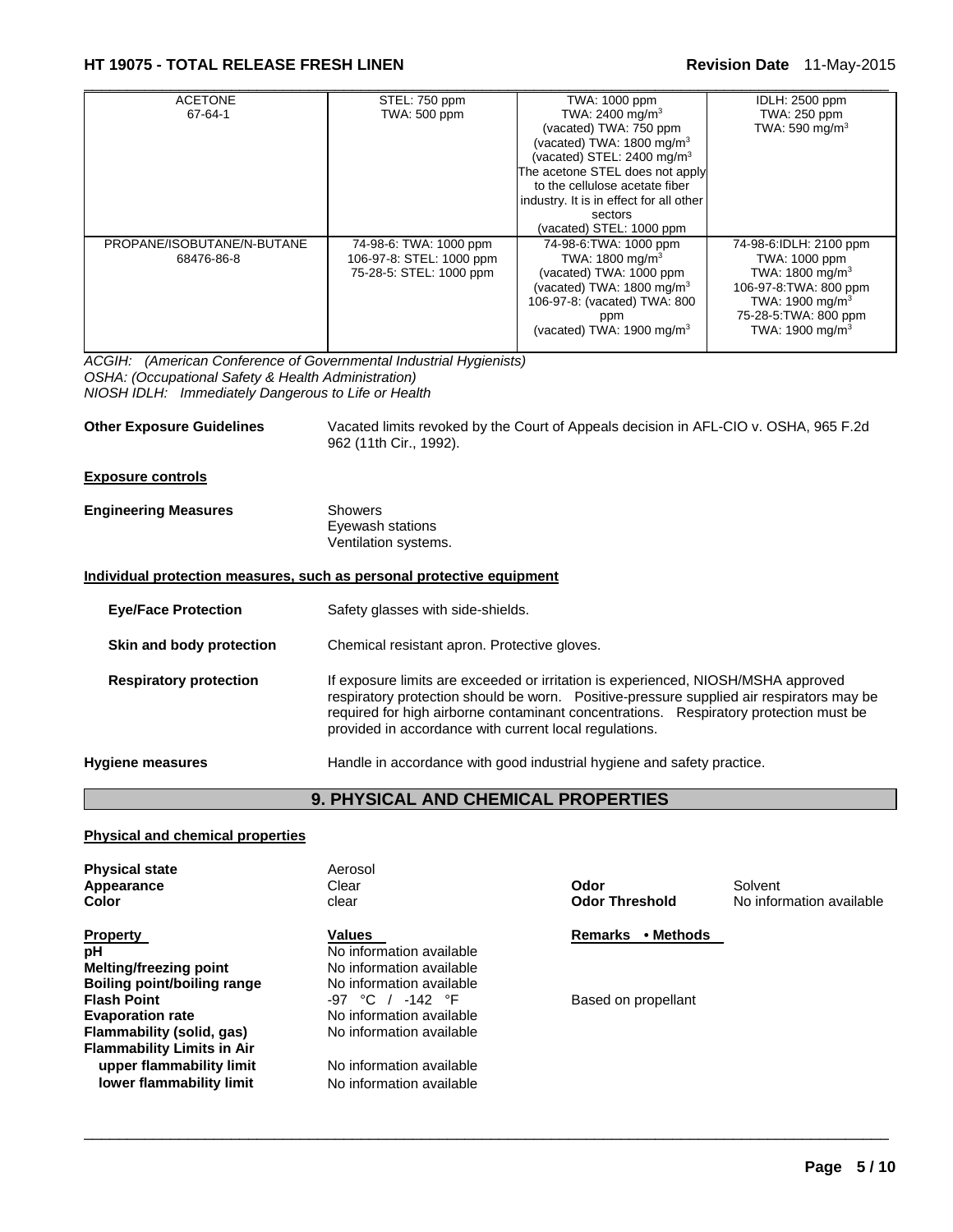### **HT 19075 - TOTAL RELEASE FRESH LINEN Revision Date** 11-May-2015

| Vapor pressure                                                        | No information available |                |  |
|-----------------------------------------------------------------------|--------------------------|----------------|--|
| Vapor density                                                         | No information available |                |  |
| <b>Specific Gravity</b>                                               | 0.770                    |                |  |
| <b>Water solubility</b>                                               | Practically insoluble    |                |  |
| <b>Partition coefficient: n-octanol/waterNo information available</b> |                          |                |  |
| <b>Autoignition temperature</b>                                       | No information available | Not applicable |  |
| Decomposition temperature                                             | No information available |                |  |
| <b>Viscosity</b>                                                      | No information available |                |  |
| <b>Explosive properties</b>                                           | No information available |                |  |
| <b>Other information</b>                                              |                          |                |  |
| <b>VOC Content(%)</b>                                                 | 22.97                    |                |  |

## **10. STABILITY AND REACTIVITY**

#### **Reactivity**

No data available

#### **Chemical stability**

Stable under recommended storage conditions.

#### **Possibility of hazardous reactions**

None under normal processing.

#### **Conditions to Avoid**

Extremes of temperature and direct sunlight.

#### **Incompatible Materials**

Strong acids, alkalis, or oxidizing agents.

#### **Hazardous Decomposition Products**

None known based on information supplied.

### **11. TOXICOLOGICAL INFORMATION**

#### **Information on likely routes of exposure**

#### **Product Information**

| <b>Inhalation</b>   | Vapors may irritate throat and respiratory system. May cause drownsiness and dizziness<br>based on components. May cause irritation of respiratory tract. Avoid breathing vapors or<br>mists. |
|---------------------|-----------------------------------------------------------------------------------------------------------------------------------------------------------------------------------------------|
| Eye contact         | Irritating to eyes. Avoid contact with eyes.                                                                                                                                                  |
| <b>Skin contact</b> | Irritating to skin. Repeated exposure may cause skin dryness or cracking. Prolonged skin<br>contact may defat the skin and produce dermatitis. Avoid contact with skin.                       |
| Ingestion           | May be harmful if swallowed.                                                                                                                                                                  |

#### **Component Information**

| <b>Chemical Name</b>               | LD50 Oral               | <b>LD50 Dermal</b>        | <b>LC50 Inhalation</b>                  |
|------------------------------------|-------------------------|---------------------------|-----------------------------------------|
| <b>ACETONE</b><br>67-64-1          | = 5800 mg/kg            | 20,000 mg/kg (Rabbit)     | (Rat)8 h<br>$= 50100$ mg/m <sup>3</sup> |
| <b>PROPYLENE GLYCOL</b><br>57-55-6 | (Rat )<br>= 20000 mg/kg | (Rabbit)<br>= 20800 mg/kg |                                         |

 $\Box$ 

#### **Information on toxicological effects**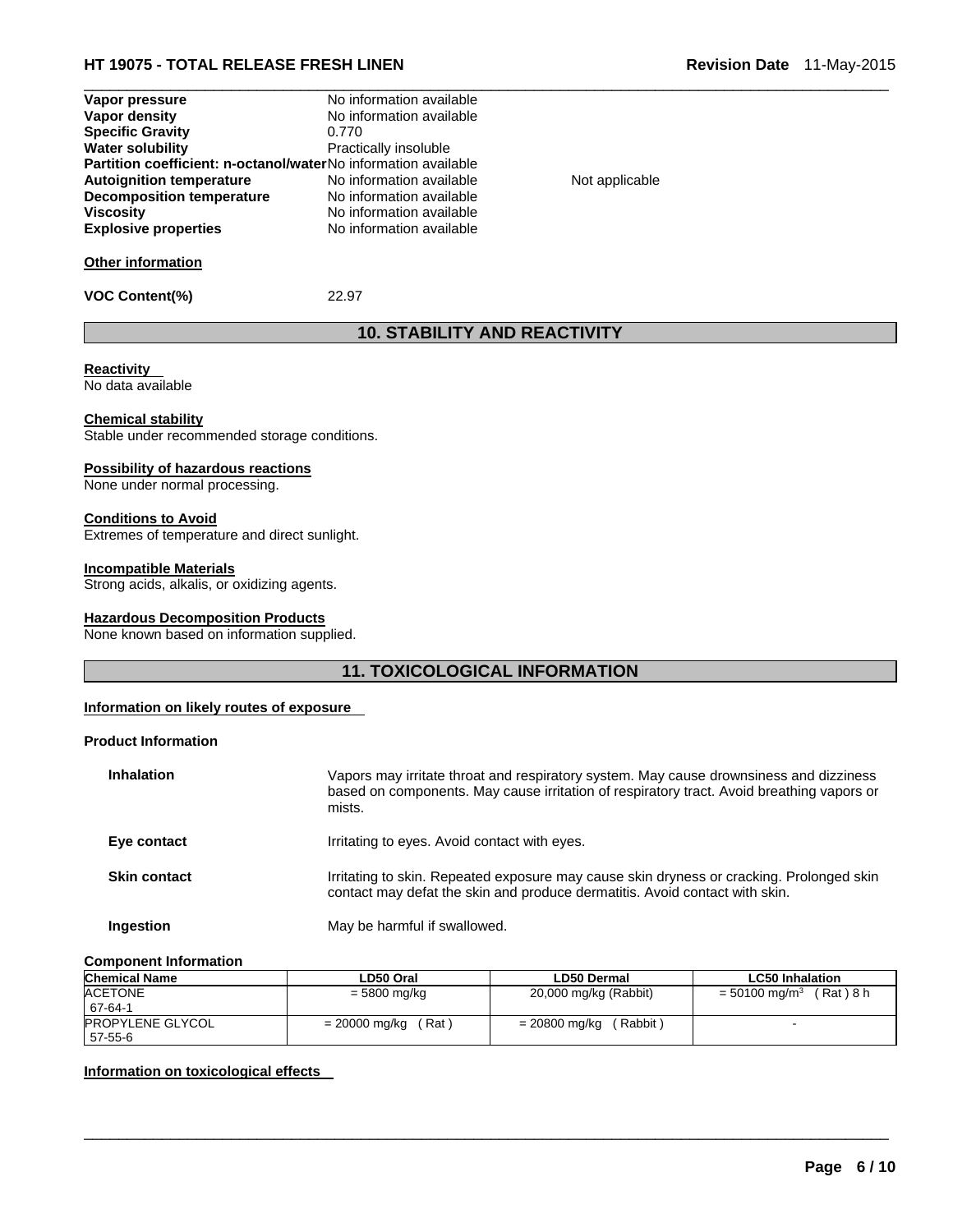#### $\Box$ Symptoms **Symptoms Inhalation may cause nose, throat**, and respiratory tract irritation. Irritation to skin and eyes. May be harmful if swallowed.

#### **Delayed and immediate effects as well as chronic effects from short and long-term exposure**

| <b>Skin corrosion/irritation</b><br>Eye damage/irritation<br><b>Irritation</b><br><b>Sensitization</b><br><b>Germ Cell Mutagenicity</b><br>Carcinogenicity<br><b>Reproductive toxicity</b><br>Specific target organ systemic<br>toxicity (single exposure) | Irritating to skin.<br>Irritating to eyes.<br>Irritating to eyes, respiratory system and skin.<br>None known.<br>None known.<br>There are no known carcinogenic chemicals in this product.<br>This product does not contain any known or suspected reproductive hazards.<br>May cause respiratory irritation. May cause drowsiness and dizziness. |
|------------------------------------------------------------------------------------------------------------------------------------------------------------------------------------------------------------------------------------------------------------|---------------------------------------------------------------------------------------------------------------------------------------------------------------------------------------------------------------------------------------------------------------------------------------------------------------------------------------------------|
| Specific target organ systemic<br>toxicity (repeated exposure)                                                                                                                                                                                             | None under normal use conditions.                                                                                                                                                                                                                                                                                                                 |
| <b>Target Organ Effects</b>                                                                                                                                                                                                                                | Central nervous system, Eyes, Respiratory system, Skin.                                                                                                                                                                                                                                                                                           |
| <b>Neurological effects</b>                                                                                                                                                                                                                                | Intentional misuse by deliberately concentrating and inhaling contents may be harmful or<br>fatal.                                                                                                                                                                                                                                                |
| <b>Aspiration hazard</b>                                                                                                                                                                                                                                   | Not applicable.                                                                                                                                                                                                                                                                                                                                   |

### **Numerical measures of toxicity - Product Information**

Unknown Acute Toxicity **3.9E-06%** of the mixture consists of ingredient(s) of unknown toxicity **The following values are calculated based on chapter 3.1 of the GHS document** . **ATEmix (oral)** 61667 mg/kg

### **12. ECOLOGICAL INFORMATION**

#### **Ecotoxicity**

| <b>Chemical Name</b>                                | <b>Toxicity to algae</b>                                  | <b>Toxicity to fish</b>                                                                                                                                                                                   | Toxicity to    | Toxicity to daphnia and                                                                             |
|-----------------------------------------------------|-----------------------------------------------------------|-----------------------------------------------------------------------------------------------------------------------------------------------------------------------------------------------------------|----------------|-----------------------------------------------------------------------------------------------------|
|                                                     |                                                           |                                                                                                                                                                                                           | microorganisms | other aquatic invertebrates                                                                         |
| <b>ACETONE</b><br>67-64-1                           |                                                           | 4.74 - 6.33 mL/L LC50<br>Oncorhynchus mykiss 96h<br>6210 - 8120 mg/L LC50<br>Pimephales promelas 96h<br>static 8300 mg/L LC50<br>Lepomis macrochirus 96h                                                  |                | 10294 - 17704 mg/L EC50<br>Daphnia magna 48h Static<br>12600 - 12700 mg/L EC50<br>Daphnia magna 48h |
| PROPANE/ISOBUTANE/N-<br><b>BUTANE</b><br>68476-86-8 |                                                           |                                                                                                                                                                                                           |                |                                                                                                     |
| PROPYLENE GLYCOL<br>$57 - 55 - 6$                   | 19000 mg/L EC50<br>Pseudokirchneriella<br>subcapitata 96h | 41 - 47 mL/L LC50<br>Oncorhynchus mykiss 96h<br>static 51400 mg/L LC50<br>Pimephales promelas 96h<br>static 51600 mg/L LC50<br>Oncorhynchus mykiss 96h<br>static 710 mg/L LC50<br>Pimephales promelas 96h |                | 1000 mg/L EC50 Daphnia<br>magna 48h Static                                                          |

#### **Persistence and degradability**

No information available.

#### **Bioaccumulation**

No information available.

| <b>Chemical Name</b>       | log Pow |
|----------------------------|---------|
| <b>ACETONE</b>             | $-0.24$ |
| 67-64-1                    |         |
| PROPANE/ISOBUTANE/N-BUTANE | 2.8     |
| 68476-86-8                 |         |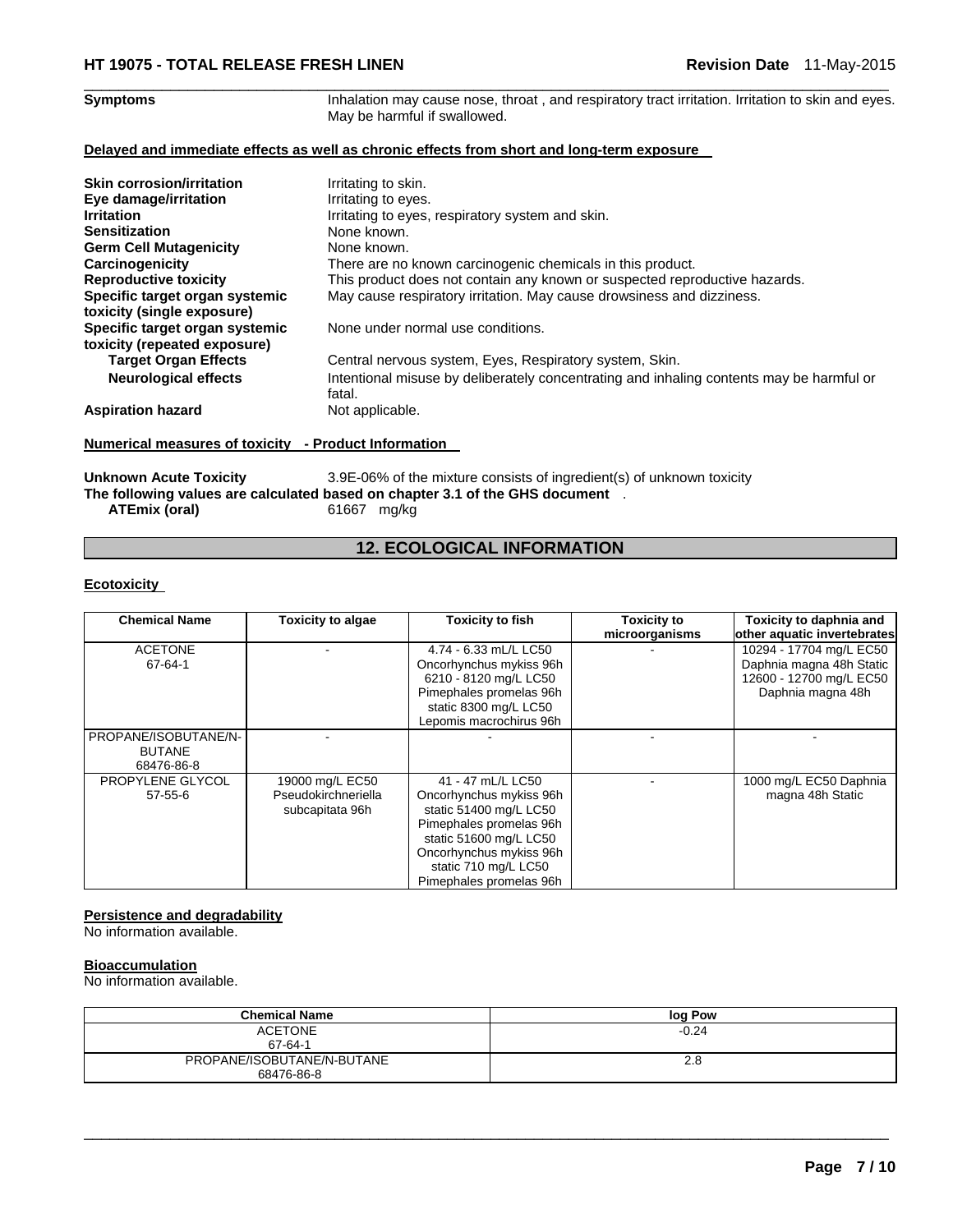#### **HT 19075 - TOTAL RELEASE FRESH LINEN Revision Date** 11-May-2015

**Other adverse effects** No information available

### **13. DISPOSAL CONSIDERATIONS**

 $\Box$ 

| <b>Waste treatment</b>        |                                                                                                      |
|-------------------------------|------------------------------------------------------------------------------------------------------|
| <b>Waste Disposal Methods</b> | This material, as supplied, is a hazardous waste according to federal regulations (40 CFR<br>$261$ . |
| Contaminated packaging        | Do not re-use empty containers.                                                                      |

### **14. TRANSPORT INFORMATION**

| <b>DOT Ground</b> | CONSUMER COMMODITY ORM-D<br>or<br>LIMITED QUANTITY |
|-------------------|----------------------------------------------------|
| <b>IATA</b>       | UN1950, AEROSOLS, FLAMMABLE, 2.1, LTD. QTY.        |
| <b>IMDG</b>       | UN1950, AEROSOLS, FLAMMABLE, 2.1, LTD. QTY.        |

### **15. REGULATORY INFORMATION**

### **International Inventories**

| <b>Chemical Name</b>                  | TSCA | <b>DSL/NDSL EINECS/ELI</b><br><b>NCS</b> | <b>ENCS</b> | <b>IECSC</b> | <b>KECL</b> | <b>PICCS</b> | <b>AICS</b> |
|---------------------------------------|------|------------------------------------------|-------------|--------------|-------------|--------------|-------------|
| <b>ACETONE</b>                        |      |                                          |             |              |             |              |             |
| <b>PROPANE/ISOBUTAN</b><br>E/N-BUTANE |      |                                          | Not listed  |              |             |              |             |
| <b>PROPYLENE</b><br><b>GLYCOL</b>     |      |                                          |             |              |             |              |             |

**Legend: TSCA** - United States Toxic Substances Control Act Section 8(b) Inventory **DSL/NDSL** - Canadian Domestic Substances List/Non-Domestic Substances List **EINECS/ELINCS** - European Inventory of Existing Commercial Chemical Substances/EU List of Notified Chemical Substances **ENCS** - Japan Existing and New Chemical Substances

**CHINA** - China Inventory of Existing Chemical Substances

**KECL** - Korean Existing and Evaluated Chemical Substances

**PICCS** - Philippines Inventory of Chemicals and Chemical Substances

**AICS** - Australian Inventory of Chemical Substances

#### **U.S. Federal Regulations**

#### **SARA 313**

Section 313 of Title III of the Superfund Amendments and Reauthorization Act of 1986 (SARA). This product does not contain any chemicals which are subject to the reporting requirements of the Act and Title 40 of the Code of Federal Regulations, Part 372.

 $\Box$ 

### **SARA 311/312 Hazard Categories**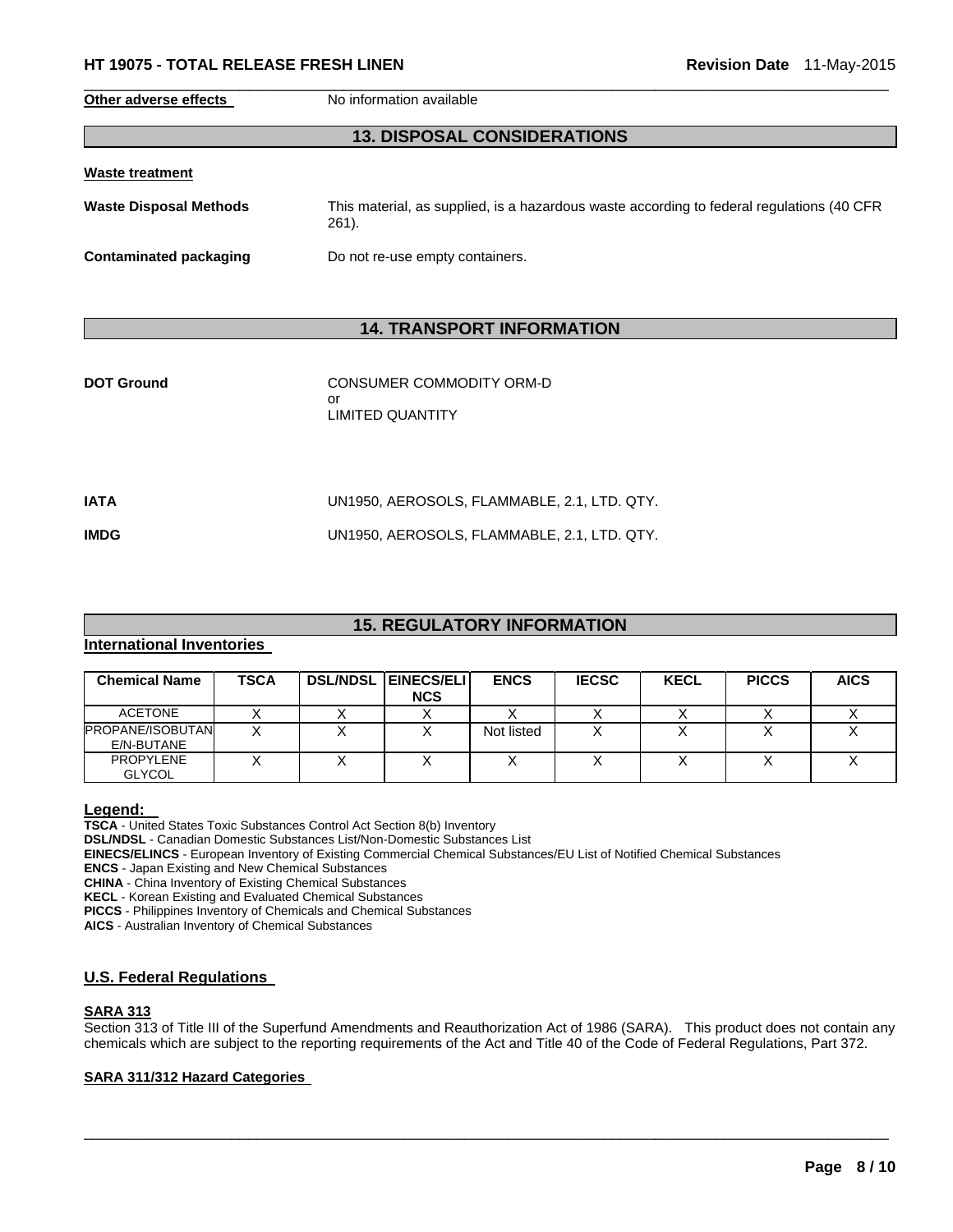| <b>Acute Health Hazard</b>               | Yes |  |
|------------------------------------------|-----|--|
| <b>Chronic Health Hazard</b>             | Yes |  |
| <b>Fire Hazard</b>                       | Yes |  |
| <b>Sudden Release of Pressure Hazard</b> | Yes |  |
| <b>Reactive Hazard</b>                   | no  |  |

### **Clean Water Act**

This product does not contain any substances regulated as pollutants pursuant to the Clean Water Act (40 CFR 122.21 and 40 CFR 122.42).

#### **CERCLA**

This material, as supplied, contains one or more substances regulated as a hazardous substance under the Comprehensive Environmental Response Compensation and Liability Act (CERCLA) (40 CFR 302):

| <b>Chemical Name</b>                                                                                                                                                                                                                                                                                                               | <b>Hazardous Substances RQs</b> | <b>Extremely Hazardous Substances</b><br><b>RQs</b> | RQ                  |
|------------------------------------------------------------------------------------------------------------------------------------------------------------------------------------------------------------------------------------------------------------------------------------------------------------------------------------|---------------------------------|-----------------------------------------------------|---------------------|
| <b>ACETONE</b>                                                                                                                                                                                                                                                                                                                     | 5000 lb                         |                                                     | RQ 5000 lb final RQ |
| 67-64-1                                                                                                                                                                                                                                                                                                                            |                                 |                                                     | RQ 2270 kg final RQ |
| $\mathbf{a}$ $\mathbf{b}$ $\mathbf{c}$ $\mathbf{d}$ $\mathbf{c}$ $\mathbf{d}$ $\mathbf{c}$ $\mathbf{d}$ $\mathbf{d}$ $\mathbf{e}$ $\mathbf{d}$ $\mathbf{e}$ $\mathbf{e}$ $\mathbf{d}$ $\mathbf{e}$ $\mathbf{d}$ $\mathbf{e}$ $\mathbf{e}$ $\mathbf{e}$ $\mathbf{e}$ $\mathbf{e}$ $\mathbf{e}$ $\mathbf{e}$ $\mathbf{e}$ $\mathbf{$ |                                 |                                                     |                     |

#### **U.S. State Regulations**

#### **California Proposition 65**

This product does not contain any known Proposition 65 chemicals.

#### **U.S. State Right-to-Know Regulations**

| <b>Chemical Name</b>        | <b>New Jersey</b> | <b>Massachusetts</b> | Pennsylvania |
|-----------------------------|-------------------|----------------------|--------------|
| <b>ACETONE</b><br>67-64-1   |                   |                      |              |
| PROPYLENE GLYCOL<br>57-55-6 |                   |                      |              |

**EPA Pesticide Registration Number** Not applicable

#### **Canada**

**This product has been classified in accordance with the hazard criteria of the Controlled Products Regulations (CPR) and the MSDS contains all the information required by the CPR.** 

| <b>16. OTHER INFORMATION</b>                                                              |                        |                                                         |                       |  |                           |  |                                         |
|-------------------------------------------------------------------------------------------|------------------------|---------------------------------------------------------|-----------------------|--|---------------------------|--|-----------------------------------------|
| <b>NFPA</b>                                                                               | <b>Health Hazard</b> 2 |                                                         | <b>Flammability</b> 4 |  | <b>Instability</b><br>- 0 |  | <b>Physical and chemical</b><br>hazards |
| <b>HMIS</b>                                                                               | <b>Health Hazard</b> 2 |                                                         | <b>Flammability</b> 4 |  | <b>Physical Hazard</b>    |  | Personal protection B                   |
| <b>Prepared By</b><br><b>Issuing date</b><br><b>Revision Date</b><br><b>Revision Note</b> |                        | <b>Regulatory Affairs</b><br>11-May-2015<br>11-May-2015 |                       |  |                           |  |                                         |
| No information available<br><b>Disclaimer</b>                                             |                        |                                                         |                       |  |                           |  |                                         |

**The information provided on this SDS is correct to the best of our knowledge, information and belief at the date of its publication. The information given is designed only as a guide for safe handling, use, processing, storage, transportation, disposal and release and is not to be considered as a warranty or quality specification. The information relates only to the specific material designated and may not be valid for such material used in combination with any other material or in any process, unless specified in the text.**